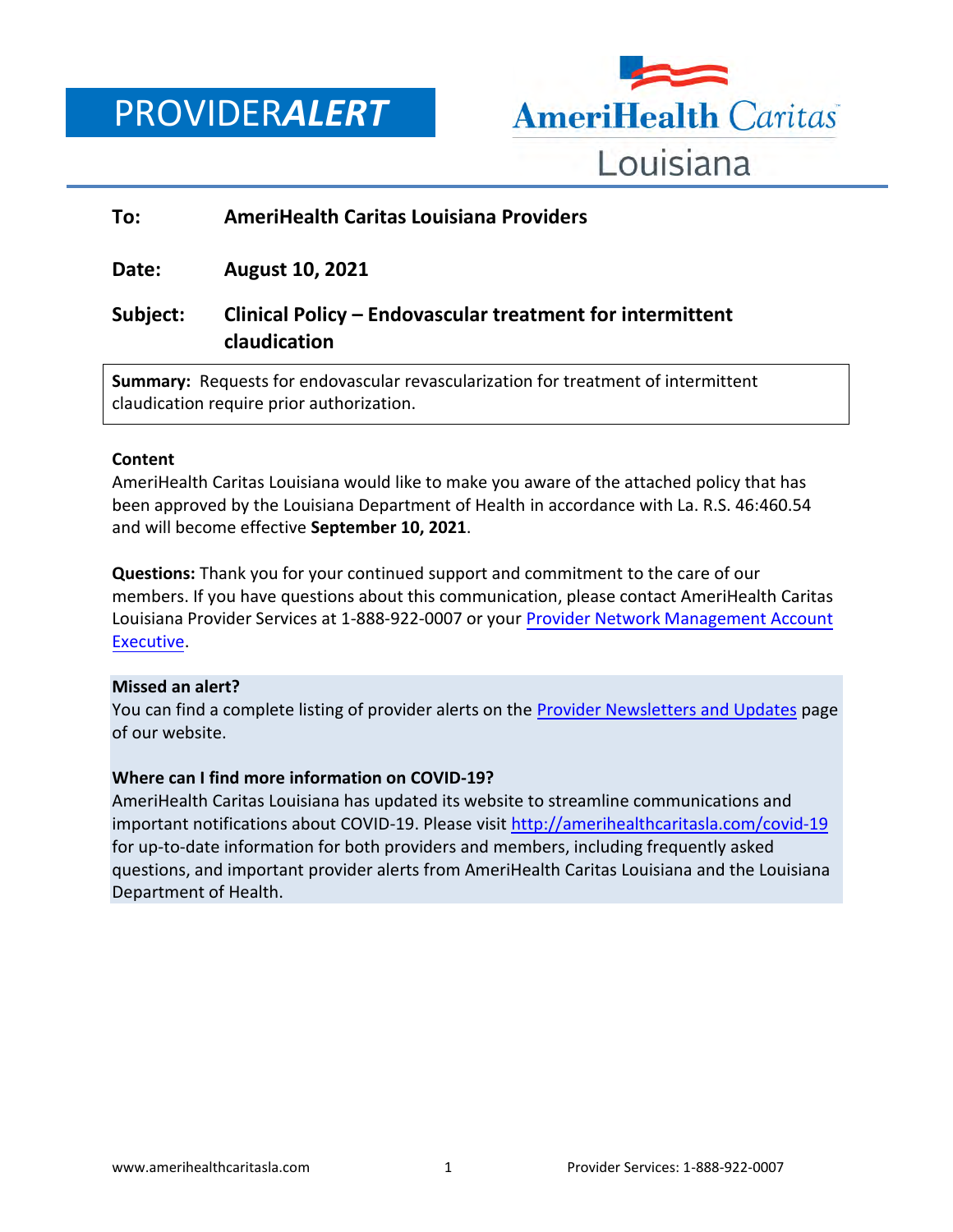

# **Endovascular treatment for intermittent claudication**

**Clinical Policy ID: CCP.8015**

**Recent review date: 4/2021**

**Next review date: 8/2022**

**Policy contains: Atherosclerosis; endovascular treatment; intermittent claudication; peripheral artery disease; revascularization.**

*AmeriHealth Caritas has developed clinical policies to assist with making coverage determinations. AmeriHealth Caritas' clinical policies are based on guidelines from established industry sources, such as the Centers for Medicare & Medicaid Services (CMS), state regulatory agencies, the American Medical Association (AMA), medical specialty professional societies,*  and peer-reviewed professional literature. These clinical policies along with other sources, such as plan benefits and state and *federal laws and regulatory requirements, including any state- or plan-specific definition of "medically necessary," and the specific facts of the particular situation are considered by AmeriHealth Caritas when making coverage determinations. In the event of conflict between this clinical policy and plan benefits and/or state or federal laws and/or regulatory requirements, the plan benefits and/or state and federal laws and/or regulatory requirements shall control. AmeriHealth Caritas' clinical policies are for informational purposes only and not intended as medical advice or to direct treatment. Physicians and other health care providers are solely responsible for the treatment decisions for their patients. AmeriHealth Caritas' clinical policies are reflective of evidence-based medicine at the time of review. As medical science evolves, AmeriHealth Caritas will update its clinical policies as necessary. AmeriHealth Caritas' clinical policies are not guarantees of payment.*

## **Benefit Coverage Determination**

**Requests for endovascular revascularization for treatment of intermittent claudication require prior authorization.** 

**Endovascular revascularization for treatment of intermittent claudication is clinically proven and, therefore, medically necessary for members with peripheral artery disease when all of the following criteria are met (Conte, 2015; Gerhard-Herman, 2017):**

- **Significant functional or lifestyle-limiting disability.**
- **Hemodynamically significant aortoiliac occlusive disease, femoropopliteal disease, or multivessel tibial disease with a stenosis of at least 50%.**
- **Failure of at least 12 weeks of guideline-directed pharmacotherapy or exercise therapy, or both, to control symptoms.**
- **Documented discontinuation or reduction of smoking and other tobacco use for at least 12 weeks.**
- **There is a reasonable likelihood of symptomatic improvement with endovascular treatment.**
- **The benefits of treatment outweigh the potential risks.**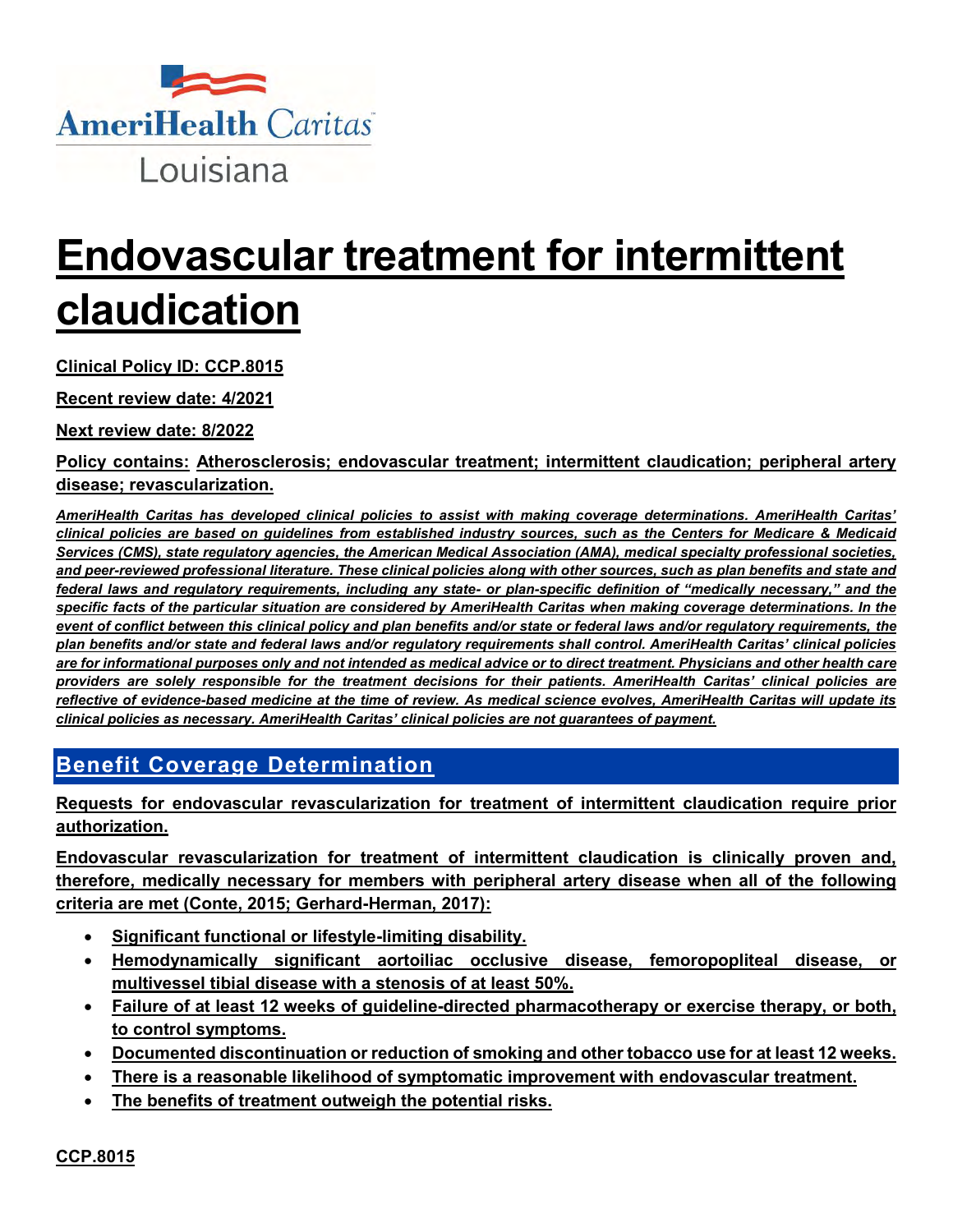**For any determinations of medical necessity for medications, refer to the applicable state-approved pharmacy policy.**

## **Limitations**

**All other uses for endovascular revascularization for members with intermittent claudication are investigational/not clinically proven, and therefore, not medically necessary, as their effectiveness has not been established, including, but not limited to (Conte, 2015; Gerhard-Herman, 2017):**

- **Treatment of asymptomatic disease, regardless of hemodynamic measures or imaging findings demonstrating presence of disease.**
- **Treatment of isolated infrapopliteal artery disease.**
- **Treatment done solely to prevent progression to chronic limb ischemia.**

## **Alternative covered services**

**Guideline-directed risk reduction measures (e.g., diet and smoking cessation), pharmacotherapy (antiplatelet drugs, statins, or medications to lower blood pressure), supervised exercise therapy, homebased exercise therapy, and open surgical revascularization.** 

## **Background**

**The main cause of peripheral artery disease is atherosclerosis that reduces perfusion in peripheral arteries, particularly of the legs and feet (Sartipy, 2018). About 20% to 50% of patients diagnosed with peripheral artery disease are asymptomatic but may have functional impairment when tested. Symptomatic disease may present as intermittent claudication or with signs or symptoms consistent with limb-threatening ischemia (e.g., presence of ischemic rest pain, arterial insufficiency ulcers, and gangrene).**

**The Society for Vascular Surgery (Conte, 2015) defines intermittent claudication as a "reproducible discomfort in a specific muscle group, caused by arterial obstruction proximal to the affected muscle bed, which is induced by exercise and then relieved with rest." The most common indicators include muscle pain, heaviness, weakness, or cramping in the lower extremities that begins with physical activity and stops within minutes after resting. An atypical form of intermittent claudication presents with exertional discomfort that does not consistently resolve with rest. Patients with intermittent claudication are also at high risk of atherosclerotic morbidity (National Heart, Lung, and Blood Institute, 2020).**

**Current clinical management for intermittent claudication encompasses risk factor control, diagnosis, and medical and surgical treatment. Risk factors for peripheral artery disease include increasing age, smoking history, family history and genetics, unhealthy lifestyle habits, medical conditions related to metabolic conditions, elevated blood cholesterol and blood pressure, and obesity (National Heart, Lung, and Blood Institute, 2020). African Americans and Native Americans are at higher risk for peripheral arterial disease than Hispanics, Latinos, or whites. While men and women have a similar risk of developing peripheral artery disease, women are more likely than men to have asymptomatic disease but also have more complications, such as problems walking.** 

**The primary method for diagnosis is the ankle-brachial index test at rest (National Heart, Lung, and Blood Institute, 2020). An ankle-brachial index less than or equal to 0.9 identifies hemodynamically significant peripheral artery disease (Conte, 2015). When the ankle-brachial index is borderline or normal (greater**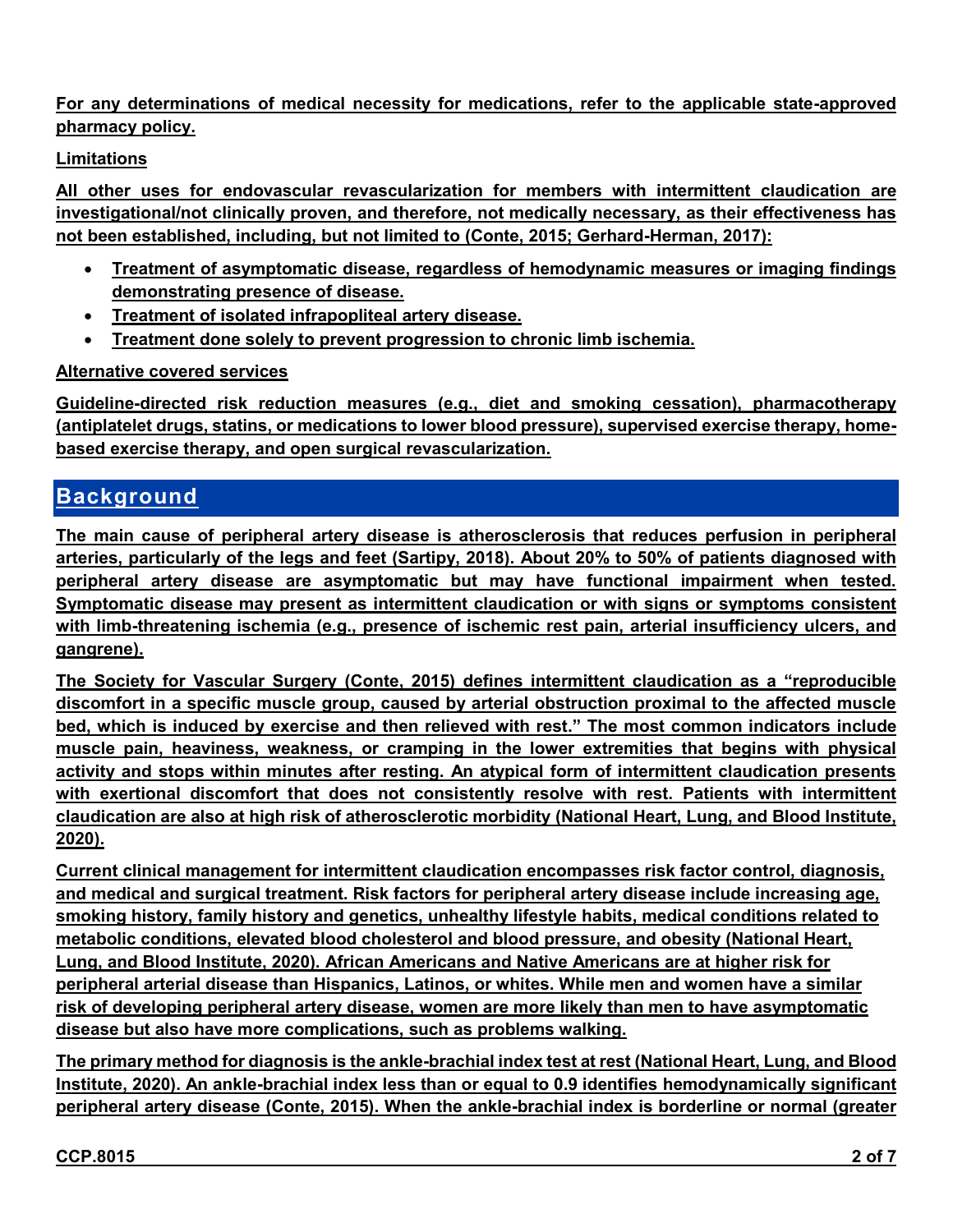**than 0.9) and symptoms suggest claudication, an exercise ankle-brachial index test may be indicated. Other tests include the six-minute walk test, noninvasive Doppler imaging, pulse volume recording, and angiography. In patients with advanced age or long-standing diabetes mellitus, renal insufficiency, and arterial calcifications, a resting ankle-brachial index of greater than 1.4 indicates noncompressible arteries. In this case, a toe-brachial index reading of 0.7 or less supports a diagnosis of peripheral arterial disease (Gerhard-Herman, 2017). An assessment of functional impairment specific to arterial insufficiency and its perceived effect on quality of life should be conducted from the patient's perspective, as there is a poor correlation between degree of disability in claudication and both physiologic testing and anatomic findings (Conte, 2015).**

**The goals of treatment are multifold: cardiovascular risk reduction; symptom reduction; activity participation improvement; amputation risk reduction; and quality of life improvement. Depending on disease severity, associated complications at presentation, and desired treatment goals, individualized treatment may consist of lifestyle changes, supervised exercise in a health care setting, a home exercise program, pharmacotherapy (antiplatelet drugs, statins, or medications to lower blood pressure), or revascularization procedures (National Heart, Lung, and Blood Institute, 2020).**

**Revascularization is indicated when lesions are hemodynamically significant (Conte, 2015). Angiography (computed tomography, magnetic resonance, or catheter-based) and duplex ultrasound are used to determine the arterial anatomy, and the extent of disease. Endovascular techniques to treat claudication include balloon dilation (angioplasty), atherectomy, covered stents, drug-eluting stents, cutting balloons, and drug-coated balloons. Choice of endovascular technique depends on lesion characteristics (e.g., anatomic location, lesion length, degree of calcification), operator experience, and patient preferences.**

## **Findings**

**Development of catheter-based endovascular technologies and noninvasive imaging techniques, along with shifts in reimbursement toward outpatient and office-based procedures, has lowered the threshold for vascular intervention. This has resulted in a dramatic increase in the use of invasive procedures to treat intermittent claudication, particularly in the ambulatory setting (Conte, 2017). Clinical regulatory trials used as the basis for marketing approval failed to apply clinically meaningful endpoints and contributed to the rapid dissemination of these interventions despite their unclear effectiveness.** 

**The natural history of intermittent claudication is characterized by a slow, progressive functional decline. There is a lack of evidence related to lower limb prognosis to assist in predicting which patients with intermittent claudication are likely to deteriorate to critical limb ischemia. Such uncertainty has led to considerable practice variability with respect to when to offer revascularization (Hicks, 2020), and evidence-based guidelines were produced to improve clinical decision-making.**

**The Society for Vascular Surgery (Conte, 2015) and the American College of Cardiology/American Heart Association (Gerhard-Herman, 2017) developed guidelines for management of intermittent claudication. These guidelines support revascularization to improve claudication symptoms, functional status, and quality of life, as opposed to limb salvage, but not as a first-line treatment option (Conte, 2015; Gerhard-Herman, 2017). This rationale is based on a low risk of progression of intermittent claudication to chronic limb-threatening ischemia, as major amputation occurs in less than 5% of affected patients with appropriate risk factor modification.**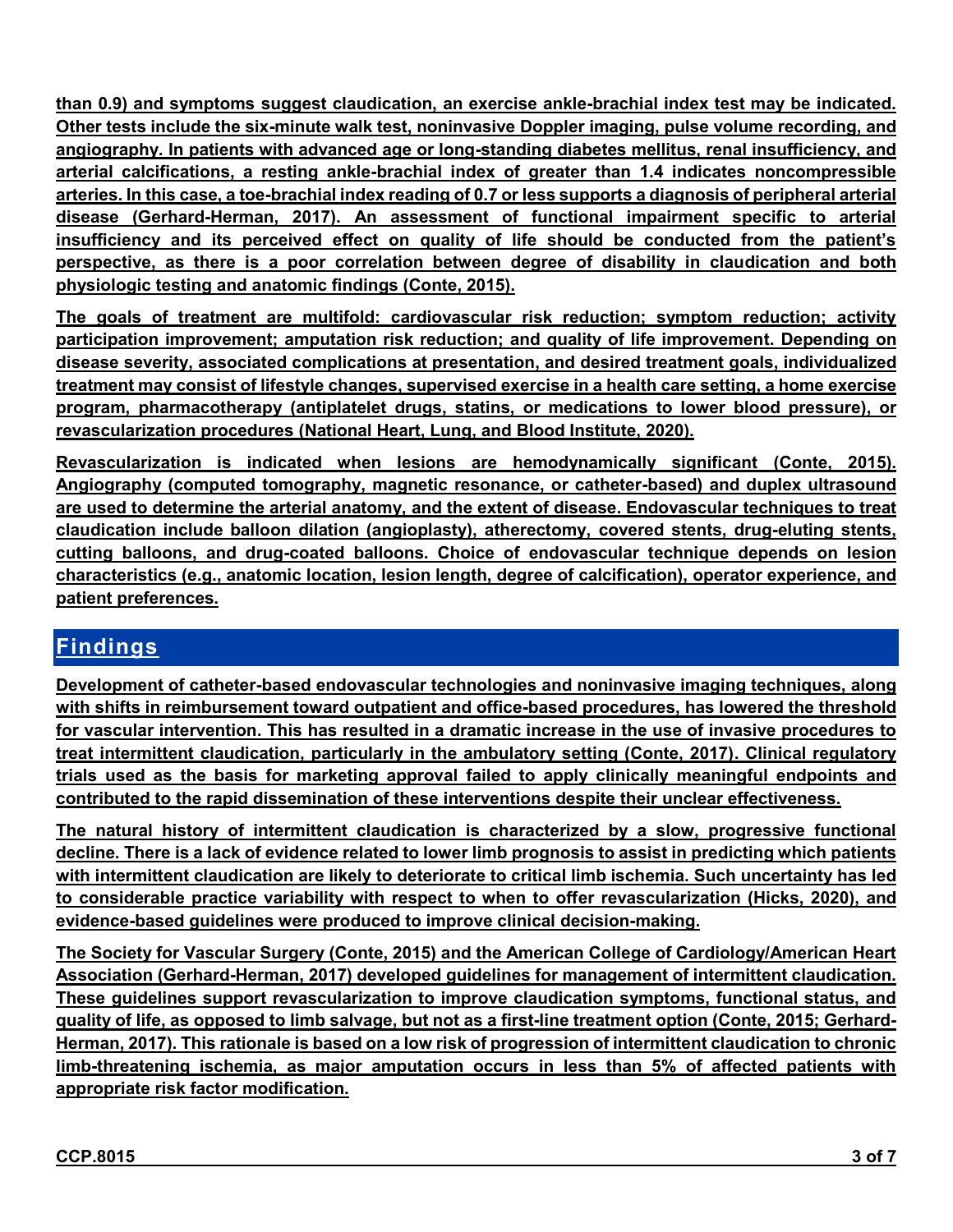**Low-quality evidence comparing surgical and endovascular therapy suggests they are likely to have similar efficacy overall, although open surgery may be preferred for more distal disease and disease involving the common or deep femoral arteries. Long-term patency is greater in the aortoiliac than in the femoropopliteal segment, where greater lesion length, occlusion rather than stenosis, the presence of multiple and diffuse lesions, poor-quality runoff, diabetes mellitus, chronic kidney disease, renal failure, and smoking diminish durability.**

**The guidelines identified substantial evidence from several systematic reviews and meta-analyses of seminal randomized controlled trials comparing endovascular procedures to various combinations of medical treatment with or without supervised or unsupervised exercise programs. The definition of clinical success varied using different endpoints and enrolled patients with anatomic disease distribution at different levels. Despite these limitations, the evidence suggested both endovascular and surgical therapy were effective for reducing pain and improving walking distance, quality of life, and ambulatory function. Both forms of revascularization appeared superior to medical therapy for limbrelated outcomes, but not necessarily to supervised exercise training for functional outcomes.** 

**Recommendations from The Society for Vascular Surgery (Conte, 2015), presented with the strength of the recommendation and supportive evidence, are as follows:**

- **In the absence of symptoms, invasive treatment for peripheral arterial disease is not recommended, regardless of hemodynamic measures or imaging findings demonstrating presence of disease (strong recommendation; moderate-quality evidence).**
- **First-line treatment should consist of risk reduction strategies — lifestyle modification, antiatherosclerotic medical therapies, and exercise programs — because patients with intermittent claudication are at increased risk for cardiovascular events but at very low risk for amputation (strong recommendation; variable-quality evidence).**
- **Endovascular (angiogram, angioplasty, or stent) or surgical treatment is recommended for patients with significant functional or lifestyle-limiting disability when:**
	- o **There is a reasonable likelihood of symptomatic improvement with treatment.**
	- o **Pharmacologic therapy, exercise therapy, or both have failed.**
	- o **The benefits of treatment outweigh the potential risks (strong recommendation; moderatequality evidence).**
- **Choice of invasive treatment should be individualized. The modality offered should provide a reasonable likelihood of sustained benefit to the patient (a greater than 50% likelihood of clinical efficacy for at least two years). Anatomic patency (freedom from hemodynamically significant restenosis) is a prerequisite for sustained efficacy (strong recommendation; low-quality evidence).**
- **Endovascular treatment of tibial disease should be reserved for multivessel disease with a stenosis of at least 50%. The preferred endovascular approach generally targets the proximal lesions first, which may resolve symptoms. Endovascular treatment for isolated infrapopliteal disease is of unproven benefit, could possibly be harmful, and is not recommended (strong recommendation; low-quality evidence).**

**The American College of Cardiology/American Heart Association Task Force on Clinical Practice Guidelines (Gerhard-Herman, 2017) recommends revascularization as a reasonable treatment option for the patient with lifestyle-limiting claudication with an inadequate response to guideline-directed management and therapy. Specific recommendations are as follows:**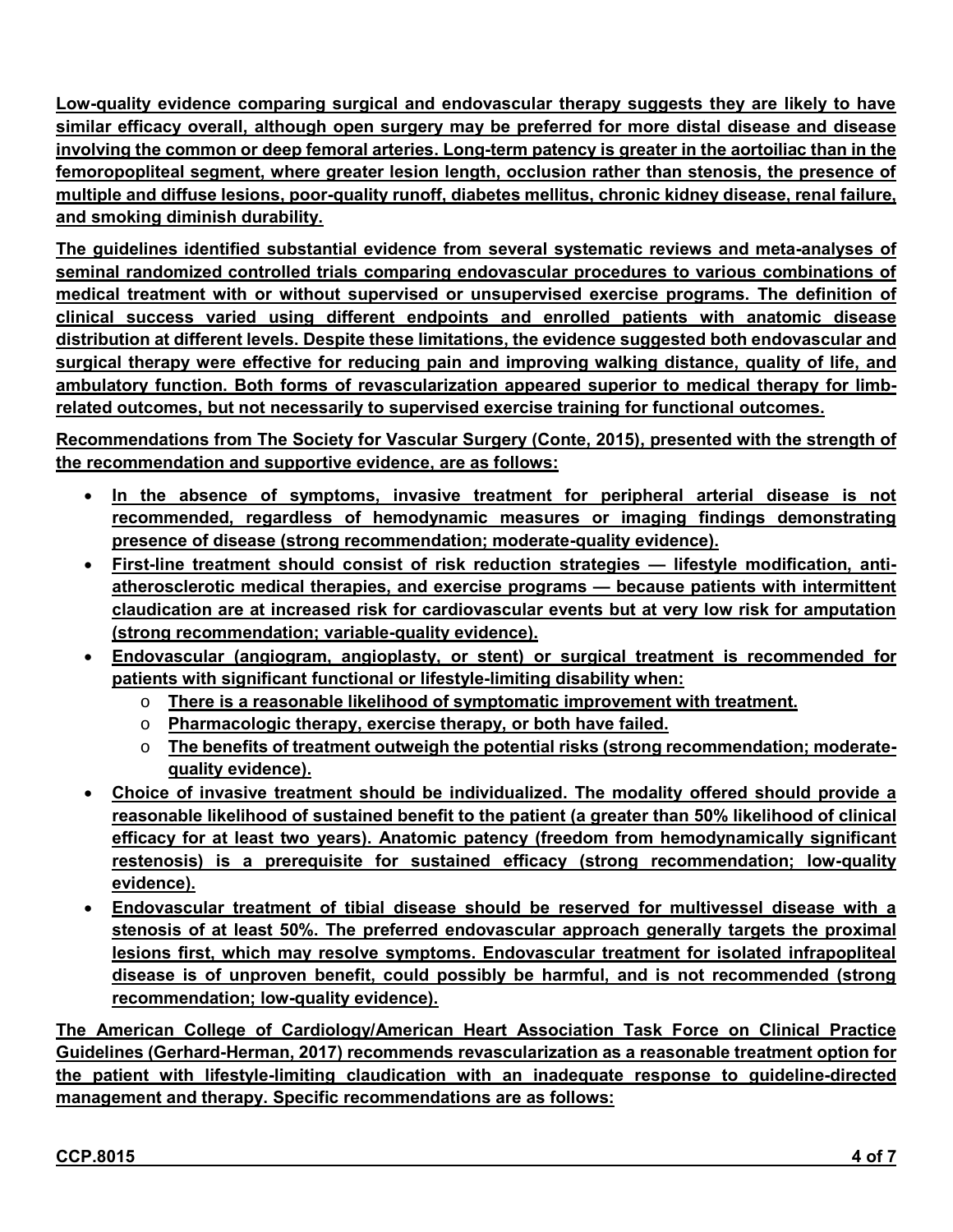- **Endovascular procedures are an effective revascularization option for patients with lifestylelimiting claudication and hemodynamically significant aortoiliac occlusive disease (strong recommendation, high-quality evidence).**
- **Endovascular procedures are reasonable as a revascularization option for patients with lifestylelimiting claudication and hemodynamically significant femoropopliteal disease (moderate recommendation, moderate-quality evidence from randomized studies).**
- **The usefulness of endovascular revascularization for patients with claudication due to isolated infrapopliteal artery disease is unknown (weak recommendation; limited data suggesting benefits outweigh risks).**
- **Endovascular procedures should not be performed in patients with peripheral artery disease solely to prevent progression to chronic limb ischemia (strong recommendation, moderatequality nonrandomized evidence of harm).**

**Subsequently published evidence of randomized controlled trials confirm the robustness of these recommendations for patients with intermittent claudication due to femoropopliteal or aortoiliac peripheral artery disease (Djerf 2020; Fakhry, 2018; Klaphake, 2018; Mullins, 2021; van den Houten, 2019). Moderate-quality evidence supports a clinically meaningful functional benefit from structured exercise therapy and home-based exercise therapy compared to usual care (no exercise). There is less confidence in the evidence of functional benefit derived from endovascular revascularization alone. Combination treatment of endovascular revascularization and conservative noninvasive treatment (best medical therapy or structured exercise therapy) may confer a synergistic statistical benefit in function and disease-specific quality of life, but that benefit appears to dissipate over time. Inadequate sample size likely contributes to the failure to reach statistical significance in many follow-up studies.** 

**A Cochrane review (Fakhry, 2018) of 10 randomized controlled trials (n = 1,087 participants) compared endovascular revascularization to either no specific treatment or conservative therapy (supervised exercise or pharmacotherapy with cilostazol 100 milligrams twice daily), or compared a combination therapy of endovascular revascularization plus conservative therapy versus conservative therapy alone. The quality of the evidence ranged from low to high due to substantial heterogeneity and small sample size. Any statistically significant benefit in functional performance, number of secondary invasive interventions, or disease-specific quality of life of endovascular revascularization over comparators decreased during long-term follow-up.** 

**The results of both this Cochrane review and another systematic review and meta-analysis of seven randomized controlled trials (Klaphake, 2018) suggest improved benefits to walking performance and quality of life may occur when endovascular revascularization is combined with conservative therapy rather than delivered alone. A network meta-analysis (van den Houten, 2019) of eight low-quality trials (n = 656 patients) found no statistically significant differences in daily physical activity measures among supervised exercise, home-based exercise, and endovascular revascularization treatment up to six months follow-up.** 

**Djerf (2020) examined the long-term benefit of revascularization in 158 patients with intermittent claudication based on the results of the Invasive Revascularization or Not in Intermittent Claudication (IRONIC; U.S. National Library of Medicine, 2019) randomized controlled trial. After five years of followup, a strategy incorporating revascularization with best medical therapy plus structured exercise therapy conferred no long-term improvement in health-related quality of life or walking capacity compared to a noninvasive treatment strategy.**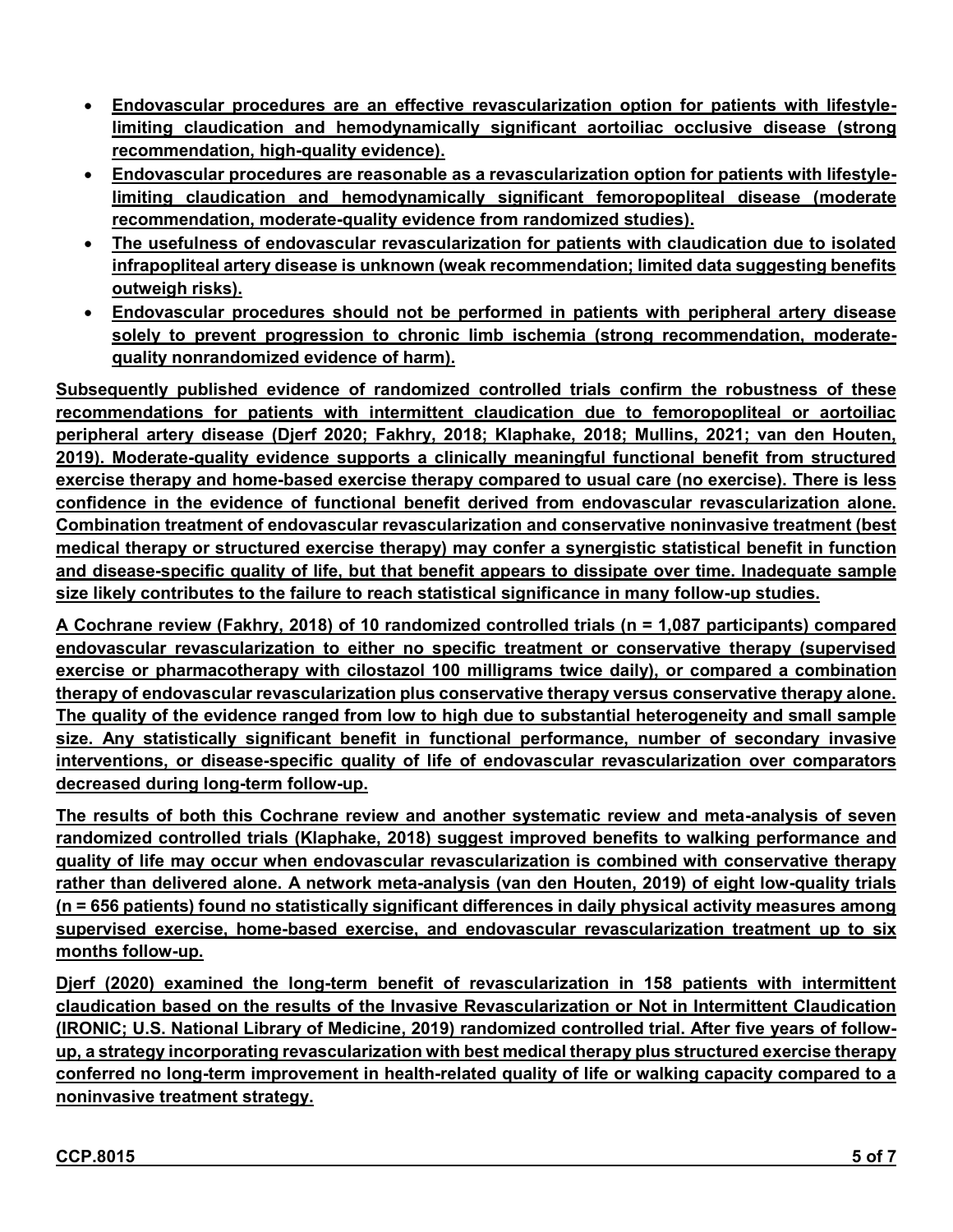**Regarding infrapopliteal disease, the decision of whether to intervene in patients with intermittent claudication is complex and multifactorial. Mullins (2021) queried the Vascular Quality Initiative for 34,944 peripheral vascular interventions performed for intermittent claudication between 2003 and 2018, of which 1,045 (3.0%) were infrapopliteal interventions, In multivariable analysis, isolated infrapopliteal intervention (odds ratio 6.47, 95% confidence interval 6.45 to 6.49,** *P* **< .0001) and combined above- and below-knee interventions (odds ratio 2.32, 95% confidence interval 2.31 to 2.33,** *P* **< .0001) were associated with higher amputation rates. The Mullins study confirms the current guidelines' recommendations for caution in treating isolated infrapopliteal disease with endovascular approaches.**

## **References**

**On February 9, 2021, we searched PubMed and the databases of the Cochrane Library, the U.K. National Health Services Centre for Reviews and Dissemination, the Agency for Healthcare Research and Quality, and the Centers for Medicare & Medicaid Services. Search terms were "Peripheral Vascular Diseases" (MeSH), "lower extremity" (MeSH), "intermittent claudication" (MeSH), and "endovascular procedures" (MeSH). We included the best available evidence according to established evidence hierarchies (typically systematic reviews, meta-analyses, and full economic analyses, where available) and professional guidelines based on such evidence and clinical expertise.**

**Conte MS, Pomposelli FB, Clair DG, et al. Society for Vascular Surgery practice guidelines for atherosclerotic occlusive disease of the lower extremities: Management of asymptomatic disease and claudication.** *J Vasc Surg.* **2015;61(3 Suppl):2s-41s. Doi: 10.1016/j.jvs.2014.12.009.**

**Conte MS. Data, guidelines, and practice of revascularization for claudication.** *J Vasc Surg.*  **2017;66(3):911-915. Doi: 10.1016/j.jvs.2017.05.105.**

**Djerf H, Millinger J, Falkenberg M, et al. Absence of long-term benefit of revascularization in patients with intermittent claudication: Five-year results from the IRONIC randomized controlled trial.** *Circ Cardiovasc Interv.* **2020;13(1):e008450. Doi: 10.1161/circinterventions.119.008450.**

**Fakhry F, Fokkenrood HJ, Spronk S, et al. Endovascular revascularisation versus conservative management for intermittent claudication.** *Cochrane Database Syst Rev.* **2018;3(3):Cd010512. Doi: 10.1002/14651858.CD010512.pub2.**

**Gerhard-Herman MD, Gornik HL, Barrett C, et al. 2016 AHA/ACC guideline on the management of patients with lower extremity peripheral artery disease: Executive summary: A report of the American College of Cardiology/American Heart Association Task Force on clinical practice guidelines.**  *Circulation.* **2017;135(12):e686-e725. Doi: 10.1161/cir.0000000000000470.**

**Hicks CW, Holscher CM, Wang P, et al. Overuse of early peripheral vascular interventions for claudication.** *J Vasc Surg.* **2020;71(1):121-130.e121. Doi: 10.1016/j.jvs.2019.05.005.**

**Klaphake S, Buettner S, Ultee KH, et al. Combination of endovascular revascularization and supervised exercise therapy for intermittent claudication: A systematic review and meta-analysis.** *J Cardiovasc Surg (Torino).* **2018;59(2):150-157. Doi: 10.23736/s0021-9509.18.10346-6.**

**Mullins CH, Novak Z, Axley JC, et al. Prevalence and outcomes of endovascular infrapopliteal interventions for intermittent claudication.** *Ann Vasc Surg.* **2021;70:79-86. Doi: 10.1016/j.avsg.2020.08.097.**